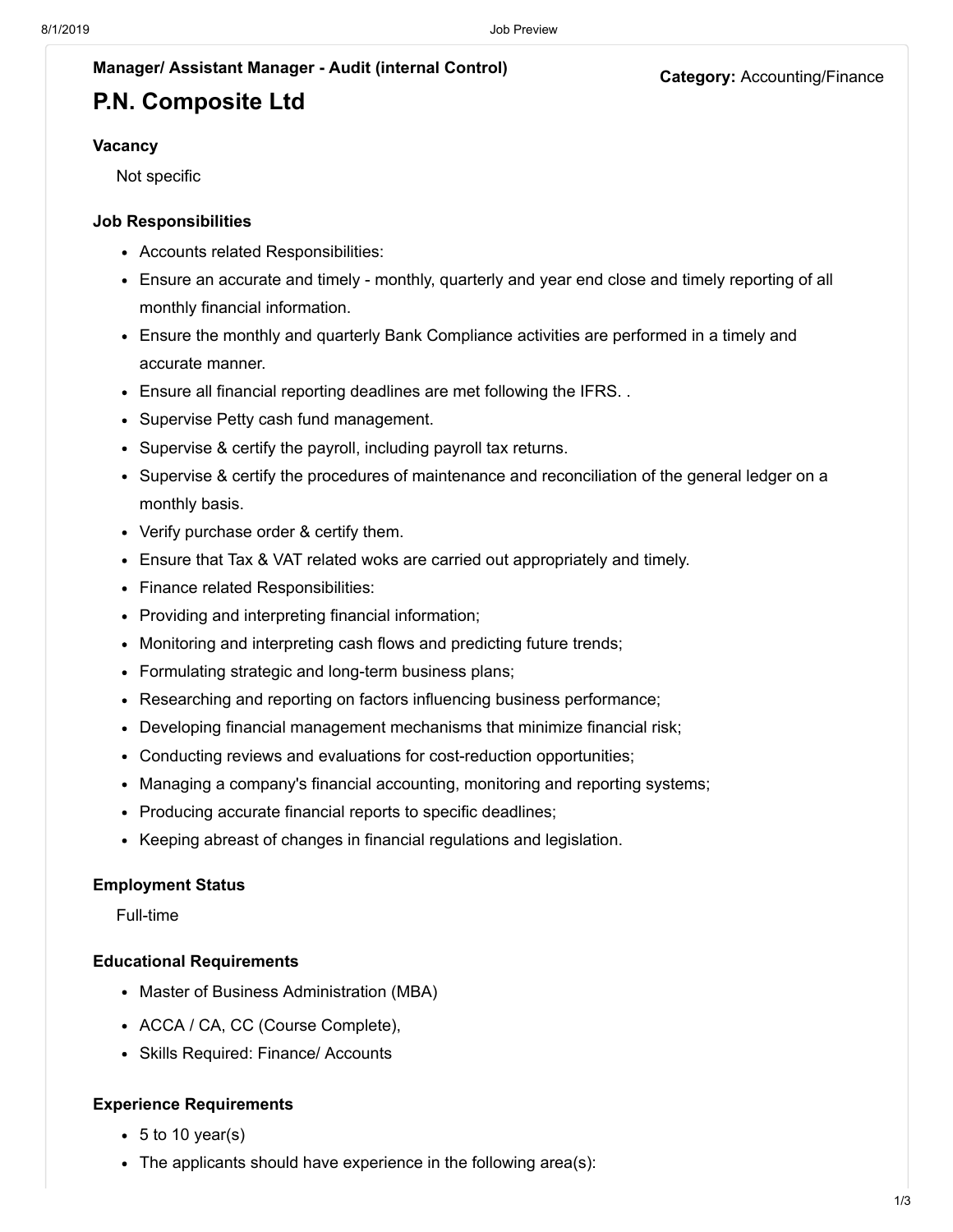- **Finance/ Accounts**
- The applicants should have experience in the following business area(s):
	- Audit Firms /Tax Consultant

### **Additional Requirements**

- Age 31 to 40 years
- Only males are allowed to apply.

## **Job Location**

Anywhere in Bangladesh

## **Salary**

• Negotiable

## **Compensation & other benefits**

- Mobile bill
- Lunch Facilities: Partially Subsidize
- Salary Review: Yearly
- Festival Bonus: 2 (Yearly)

## **Job Source**

Bdjobs.com Online Job Posting.

## **Published on:**

July 23, 2019

# Apply Procedure

https://jobs.bdjobs.com/jobdetails.asp?id=854046&ln=1&JobKeyword=pn%20composite

[Apply Online](javascript:void(0);)

Application Deadline: **August 22, 2019**

## **Company Information**

P.N. Composite Ltd Ambag, Konabari, Gazipur-1700 Web: [www.pncomposite.com \(http://www.pncomposite.com\)](http://www.pncomposite.com/)